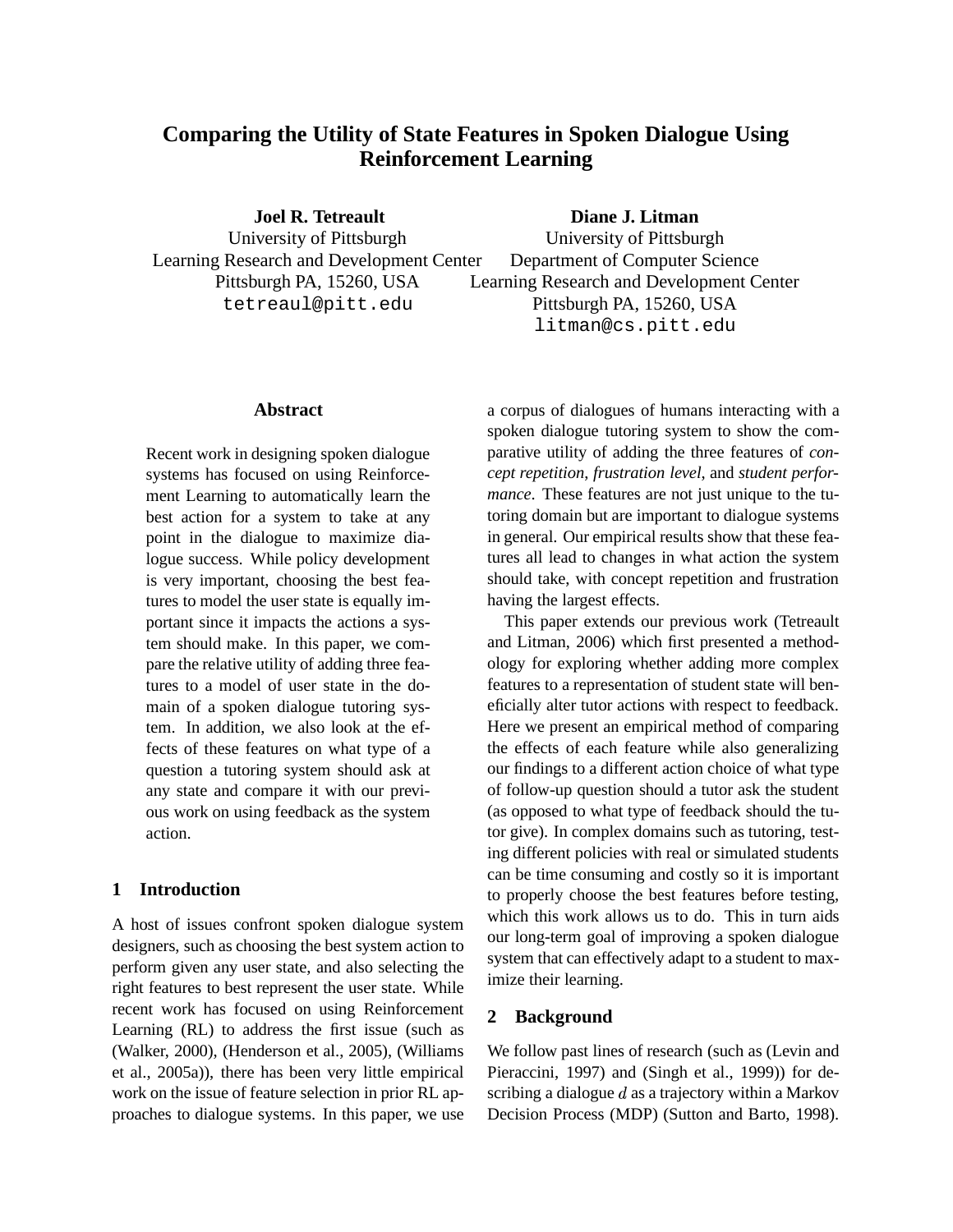A MDP has four main components: 1: *states* s, 2: *actions*  $A$ , 3: a *policy*  $\pi$ , which specifies what is the best action to take in a state, and 4: a *reward func-* $$ cess. Dialogue management is easily described using a MDP because one can consider the actions as actions made by the system, the state as the dialogue context (which can be viewed as a vector of features, such as ASR confidence or dialogue act), and a reward which for many dialogue systems tends to be task completion success or dialogue length.

Another advantage of using MDP's to model a dialogue space, besides the fact that the primary MDP parameters easily map to dialogue parameters, is the notion of delayed reward. In a MDP, since rewards are often not given until the final states, dynamic programming is used to propagate the rewards back to the internal states to weight the value of each state (called the V-value), as well as to develop an optimal policy  $\pi$  for each state of the MDP. This propagation of reward is done using the *policy iteration* algorithm (Sutton and Barto, 1998) which iteratively updates the V-value and best action for each state based on the values of its neighboring states.

The V-value of each state is important for our purposes not only because it describes the relative worth of a state within the MDP, but as more data is added when building the MDP, the V-values should stabilize, and thus the policies stabilize as well. Since, in this paper, we are comparing policies in a fixed data set it is important to show that the policies are indeed reliable, and not fluctuating.

For this study, we used the MDP infrastructure designed in our previous work which allows the user to easily set state, action, and reward parameters. It then performs policy iteration to generate a policy and V-values for each state. In the following sections, we discuss our corpus, methodology, and results.

### **3 Corpus**

For our study, we used an annotated corpus of 20 human-computer spoken dialogue tutoring sessions (for our work we use the ITSPOKE system (Litman and Silliman, 2004) which uses the textbased Why2-ATLAS dialogue tutoring system as its "back-end" (VanLehn et al., 2002)). The content

| <b>State Feature</b>      | Values                    |
|---------------------------|---------------------------|
| Certainty                 | Certain (cer)             |
|                           | Uncertain (unc)           |
|                           | Neutral (neu)             |
| Frustration               | Frustrated (F)            |
|                           | Neutral $(N)$ ,           |
| Correctness               | Correct $(C)$             |
|                           | Partially Correct (PC)    |
|                           | Incorrect $(I)$           |
| <b>Percent Correct</b>    | 50-100% (H)igh            |
|                           | $0-49\%$ (L)ow            |
| <b>Concept Repetition</b> | Concept is new $(0)$      |
|                           | Concept is repeated $(R)$ |

Table 1: Potential Student State Features in MDP

of the system, and all possible dialogue paths, were authored by physics experts. Each session consists of an interaction with one student over 5 different college-level physics problems, for a total of 100 dialogues. Before each session, the student is asked to read physics material for 30 minutes and then take a pretest based on that material. Each problem begins with the student writing out a short essay response to the question posed by the computer tutor. The fully-automated system assesses the essay for potential flaws in the reasoning and then starts a dialogue with the student, asking questions to help the student understand the confused concepts. The tutor's response and next question is based only on the correctness of the student's last answer. Informally, the dialogue follows a question-answer format. Once the student has successfully completed the dialogue section, he is asked to correct the initial essay. Each of the dialogues takes on average 20 minutes and 60 turns. Finally, the student is given a posttest similar to the pretest, from which we can calculate their normalized learning gain:  $NLG = \frac{posttest - pretest}{1 - pretest}$ .

Prior to our study, the corpus was annotated for Tutor Moves, which can be viewed as Dialogue Acts (Forbes-Riley et al., 2005)<sup>1</sup> and consisted of Tutor Feedback, Question and State Acts. In this corpus, a turn can consist of multiple utterances and thus can be labeled with multiple moves. For example, a tutor can give positive feedback and then ask a question in the same turn. What type of question to ask will be the action choice addressed in this paper.

As for features to include in the student state, we annotated five features as shown in Table 1. Two

<sup>&</sup>lt;sup>1</sup>The Dialogue Act annotation had a Kappa of 0.67.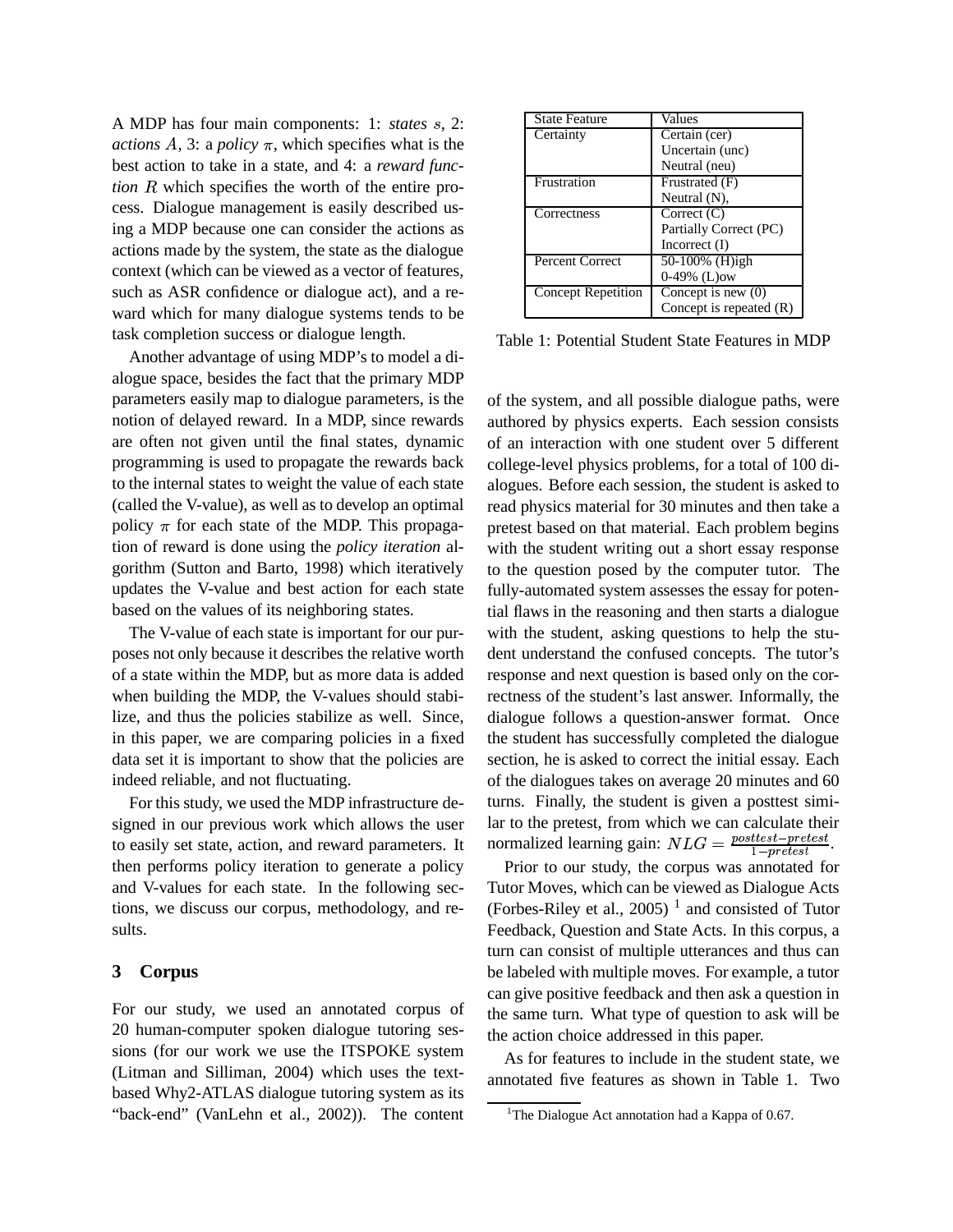| Action           | Example Turn                                                                                    |
|------------------|-------------------------------------------------------------------------------------------------|
| SAO              | "Good. What is the direction of that force relative to your fi st?"                             |
| CAO              | "What is the definition of Newton's Second Law?"                                                |
| Mix              | "Good. If it doesn't hit the center of the pool what do you know about the magnitude of         |
|                  | its displacement from the center of the pool when it lands? Can it be zero? Can it be nonzero?" |
| N <sub>o</sub> O | "So you can compare it to my response"                                                          |

Table 2: Tutor Actions for MDP

emotion related features, certainty and frustration, were annotated manually prior to this study (Forbes-Riley and Litman, 2005)<sup>2</sup>. Certainty describes how confident a student seemed to be in his answer, while frustration describes how frustrated the student seemed to be when he responded. We include three other automatically extracted features for the Student state: (1) Correctness: whether the student was correct or not; (2) Percent Correct: percentage of correctly answered questions so far for the current problem; (3) Concept Repetition: whether the system is forced to cover a concept again which reflects an area of difficulty for the student.

### **4 Experimental Method**

The goal of this study is to quantify the utility of adding a feature to a baseline state space. We use the following four step process: (1) establish an action set and reward function to be used as constants throughout the test since the state space is the one MDP parameter that will be changed during the tests; (2) establish a baseline state and policy, and (3) add a new feature to that state and test if adding the feature results in policy changes. Every time we create a new state, we make sure that the generated V-values converge. Finally, (4), we evaluate the effects of adding a new feature by using three metrics: (1) number of policy changes (diffs), (2) % policy change, and (3) Expected Cumulative Reward. These three metrics are discussed in more detail in Section 5.2. In this section we focus on the first three steps of the methodology.

### **4.1 Establishing Actions and Rewards**

We use questions as our system action  $A$  in our rect MDP. The action size is 4 (tutor can ask a simple answer question (SAQ), a complex answer question

(CAQ), or a combination of the two (Mix), or not ask a question (NoQ)). Examples from our corpus can be seen in Table 2. We selected this as the action because what type of question a tutor should ask is of great interest to the Intelligent Tutoring Systems community, and it generalizes to dialogue systems since asking users questions of varying complexity can elicit different responses.

For the dialogue reward function  $R$  we did a median split on the 20 students based on their normalized learning gain, which is a standard evaluation metric in the Intelligent Tutoring Systems community. So 10 students and their respective 5 dialogues were assigned a positive reward of 100 (high learners), and the other 10 students and their respective 5 dialogues were assigned a negative reward of -100 (low learners). The final student turns in each dialogue were marked as either a positive final state (for a high learner) or a negative final state (for a low learner). The final states allow us to propagate the reward back to the internal states. Since no action is taken from the final states, their V-values remain the same throughout policy iteration.

#### **4.2 Establishing a Baseline State and Policy**

Currently, our tutoring system's response to a student depends only on whether or not the student answered the last question correctly, so we use correctness as the sole feature in our baseline dialogue state. A student can either be correct, partially correct, or incorrect. Since partially correct responses occur infrequently compared to the other two, we reduced the state size to two by combining Incorrect and Partially Correct into one state (IPC) and keeping Correct  $(C)$ .

With the actions, reward function, and baseline state all established, we use our MDP tool to generate a policy for both states (see Table 3). The second column shows the states, the third, the policy determined by our MDP toolkit (i.e. the optimal action to

<sup>&</sup>lt;sup>2</sup>In a preliminary agreement study, a second annotator labeled the entire corpus for *uncertain* versus *other*, yielding 90% inter-annotator agreement (0.68 Kappa).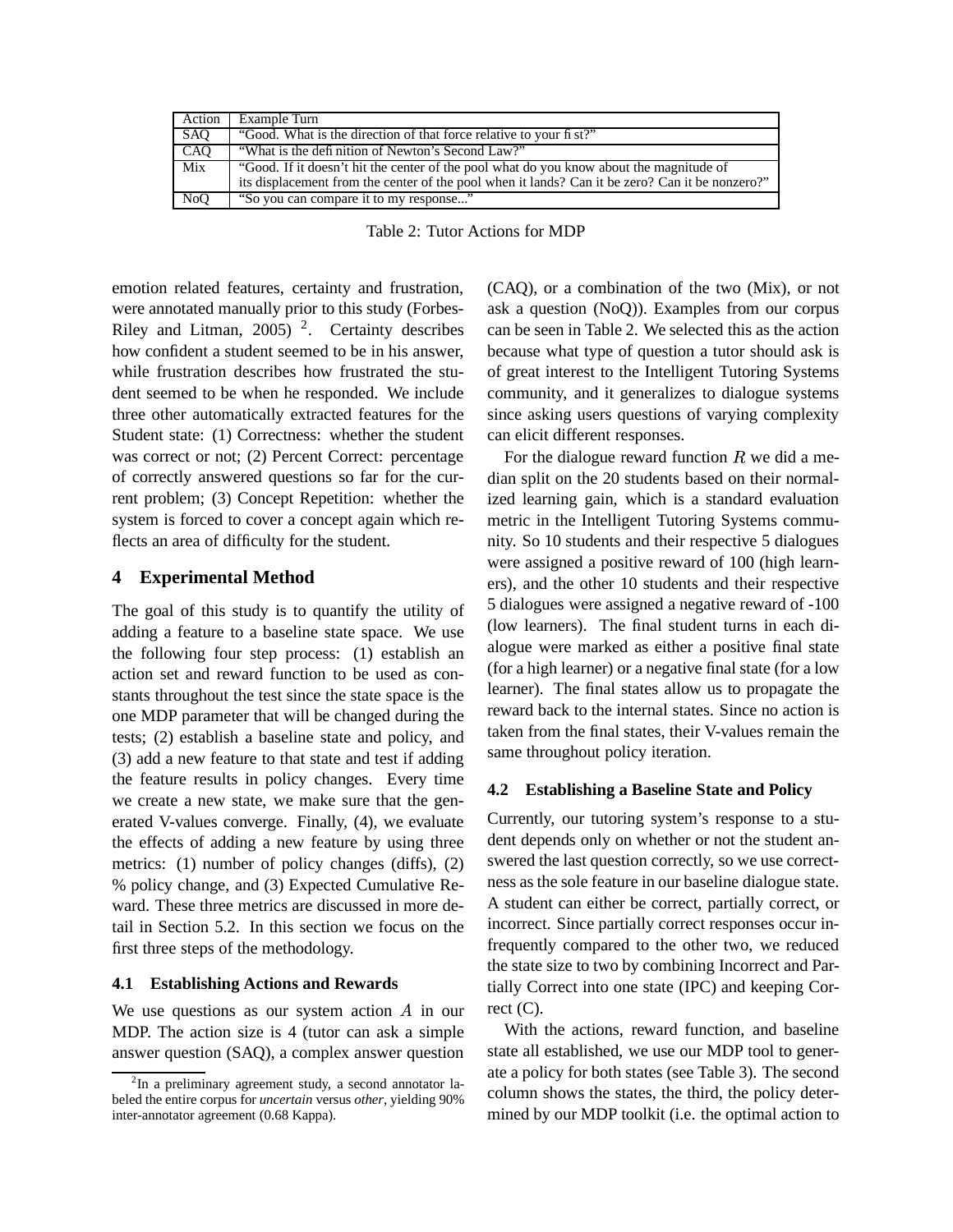take in that state with respect to the final reward) and finally how many times the state occurs in our data (state size). So if a student is correct, the best action is to give something other than a question immediately, such as feedback. If the student is incorrect, the best policy is to ask a combination of short and complex answer questions.

| State | Policy           | <b>State Size</b> |
|-------|------------------|-------------------|
|       | N <sub>o</sub> O | 1308              |
|       |                  |                   |

Table 3: Baseline Policy

The next step in our experiment is to test whether the policies generated are indeed reliable. Normally, the best way to verify a policy is to conduct experiments and see if the new policy leads to a higher reward for new dialogues. In our context, this would entail running more subjects with the augmented dialogue manager, which could take months. So, instead we check if the polices and values for each state are indeed converging as we add data to our MDP model. The intuition here is that if both of those parameters were varying between a corpus of 19 students versus one of 20 students, then we can't assume that our policy is stable, and hence is not reliable.

To test this out, we made 20 random orderings of our students to prevent any one ordering from giving a false convergence. Each ordering was then passed to our MDP infrastructure such that we started with a corpus of just the first student of the ordering and then determined a MDP policy for that cut, then incrementally added one student at a time until we had added all 20 students. So at the end, 20 random orderings with 20 cuts each provides 400 MDP trials. Finally, we average each cut across the 20 random orderings. The first graph in Figure 1 shows a plot of the average V-values against a cut. The state with the plusses is the positive final state, and the one at the bottom is the negative final state. However, we are most concerned with how the non-final states converge. The plot shows that the V-values are fairly stable after a few initial cuts, and we also verified that the policies remained stable over the 20 students as well (see our prior work (Tetreault and Litman, 2006) for details of this method). Thus we can be sure that our baseline policy is indeed reliable for our corpus.

#### **5 Results**

In this section, we investigate whether adding more information to our student state will lead to interesting policy changes. First, we add certainty to our baseline of correctness because prior work (such as (Bhatt et al., 2004), (Liscombe et al., 2005) and (Forbes-Riley and Litman, 2005)) has shown the importance of considering certainty in tutoring systems. We then compare this new baseline's policy (henceforth Baseline 2) with the policies generated when frustration, concept repetition, and percent correctness are included.

We'll first discuss the new baseline state. There are three types of certainty: certain (cer), uncertain (unc), and neutral (neu). Adding these to our state representation increases state size from 2 to 6. The new policy is shown in Table 4. The second and third columns show the original baseline states and their policies. The next column shows the new policy when splitting the original state into the three new states based on certainty (with the policies that differ from the baseline shown in bold). The final column shows the size of each new state. So the first row indicates that if the student is correct and certain, one should give a combination of a complex and short answer question; if the student is correct and neutral, just ask a SAQ; and else if the student is correct and uncertain, give a Mix. The overall trend of adding the certainty feature is that if the student exhibits some emotion (either they are certain or uncertain), the best response is Mix, but for neutral do something else.

| <b>State</b> | <b>Baseline</b> | Baseline 2         | <b>B2</b> State Size |
|--------------|-----------------|--------------------|----------------------|
|              | NoO             | certain: C Mix     | 663                  |
|              |                 | neutral:C SAO      | 480                  |
|              |                 | uncertain: $C$ Mix | 165                  |
| <b>IPC</b>   | Mix             | certain: IPC Mix   | 251                  |
|              |                 | neutral:IPC NoO    | 377                  |
|              |                 | uncertain: IPC Mix | 244                  |

Table 4: Baseline 2 Policy

We assume that if a feature is important to include in a state representation it should change the policies of the old states. For example, if certainty did not impact how well students learned (as deemed by the MDP) then the policies for certainty, uncertainty,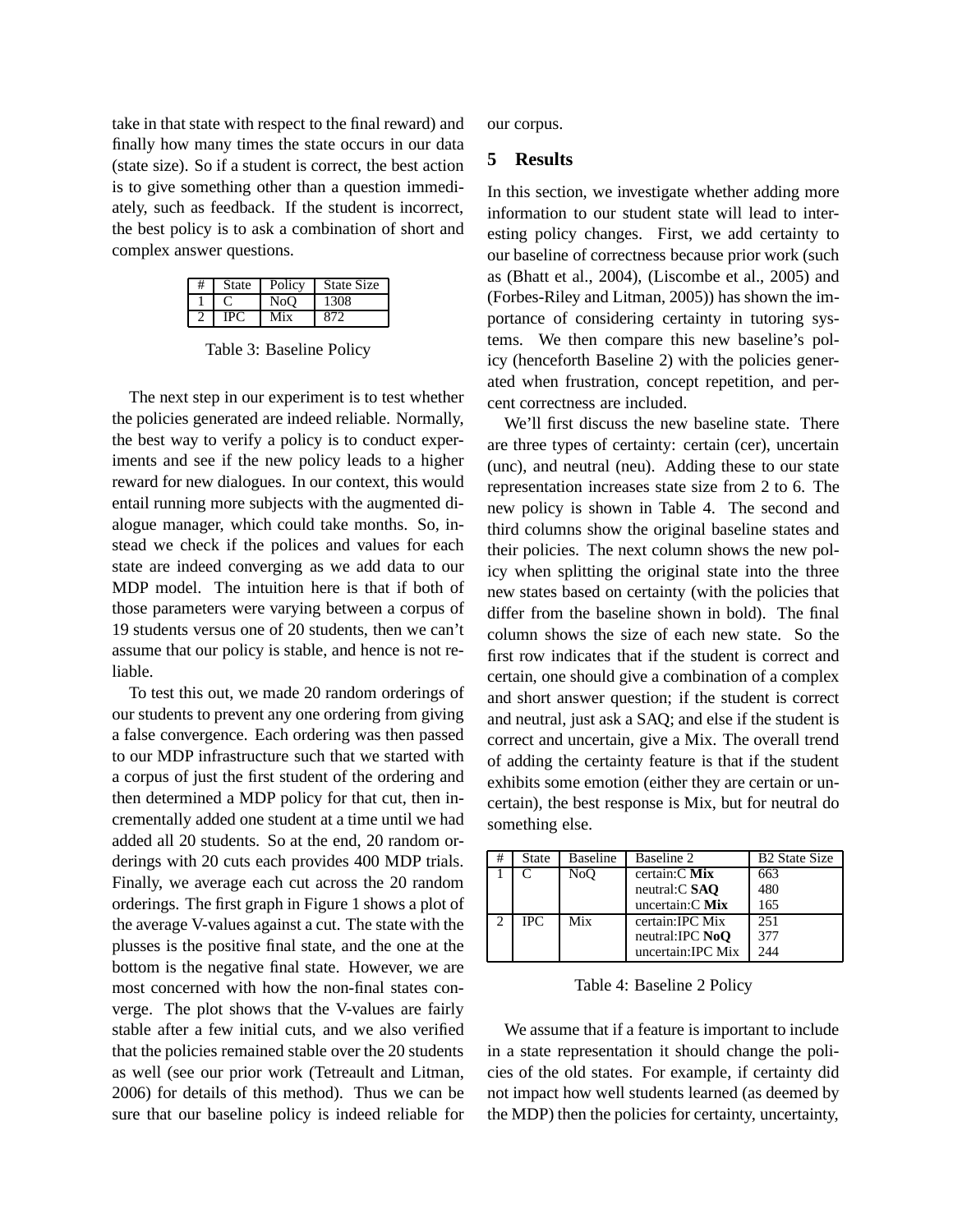

Figure 1: Baseline 1 and 2 Convergence Plots

and neutral would be the same as the original policy for Correct (C) or Incorrect (IPC). However, the figures show otherwise. When certainty is added to the state, only two new states (incorrect while being certain or uncertain) retain the old policy of having the tutor give a mix of SAQ and CAQ. The right graph in Figure 1 shows that for Baseline 2, V-values tend to converge around 10 cuts.

Next, we add Concept Repetition, Frustration, and Percent Correct features individually to Baseline 2. For each of the three features we repeated the reliability check of plotting the V-value convergence and found that the graphs showed convergence around 15 students.

#### **5.1 Feature Addition Results**

Policies for the three new features are shown in Table 5 with the policies that differ from Baseline 2's shown in bold. The numbers in parentheses refer to the size of the new state (so for the first +Concept state, there are 487 instances in the data of a student being correct, certain after hearing a new concept).

**Concept Repetition Feature** As shown in column 4, the main trend of incorporating concept repetition usually is to give a complex answer question after a concept has been repeated, and especially if the student is correct when addressing a question about the repeated concept. This is intuitive because one would expect that if a concept has been repeated, it signals that the student did not grasp the concept initially and a clarification dialogue was initiated to help the student learn the concept. Once the student answers the repeated concept correctly, it signals that the student understands the concept and that the tutor can once again ask more difficult questions to challenge the student. Given the amount of differences in the new policy and the original policy (10 out of 12 possible), including concept repetition as a state feature has a significant impact on the policy generated.

**Frustration Feature** Our results show that adding frustration changes the policies the most when the student is frustrated, but when the student isn't frustrated (neutral) the policy stays the same as the baseline with the exception of when the student is Correct and Certain (state 1), and Incorrect and Uncertain (state 6). It should be noted that for states 2 through 6, that frustration occurs very infrequently so the policies generated (CAQ) may not have enough data to be totally reliable. However in state 1, the policy when the student is confident and correct but also frustrated is to simply give a hint or some other form of feedback. In short, adding the frustration feature results in a change in 8 out of 12 policies.

**Percent Correctness Feature** Finally, the last column, shows the new policy generated for incorporating a simple model of current student performance within the dialog. The main trend is to give a Mix of SAQ and CAQ's. Since the original policy was to give a lot of Mix's in the first place, adding this feature does not result in a large policy change, only 4 differences.

#### **5.2 Feature Comparison**

To compare the utility of each of the features, we use three metrics: (1) Diff's (2) % Policy Change, and (3) Expected Cumulative Reward. # of Diff's are the number of states whose policy differs from the baseline policy, The second column of Table 6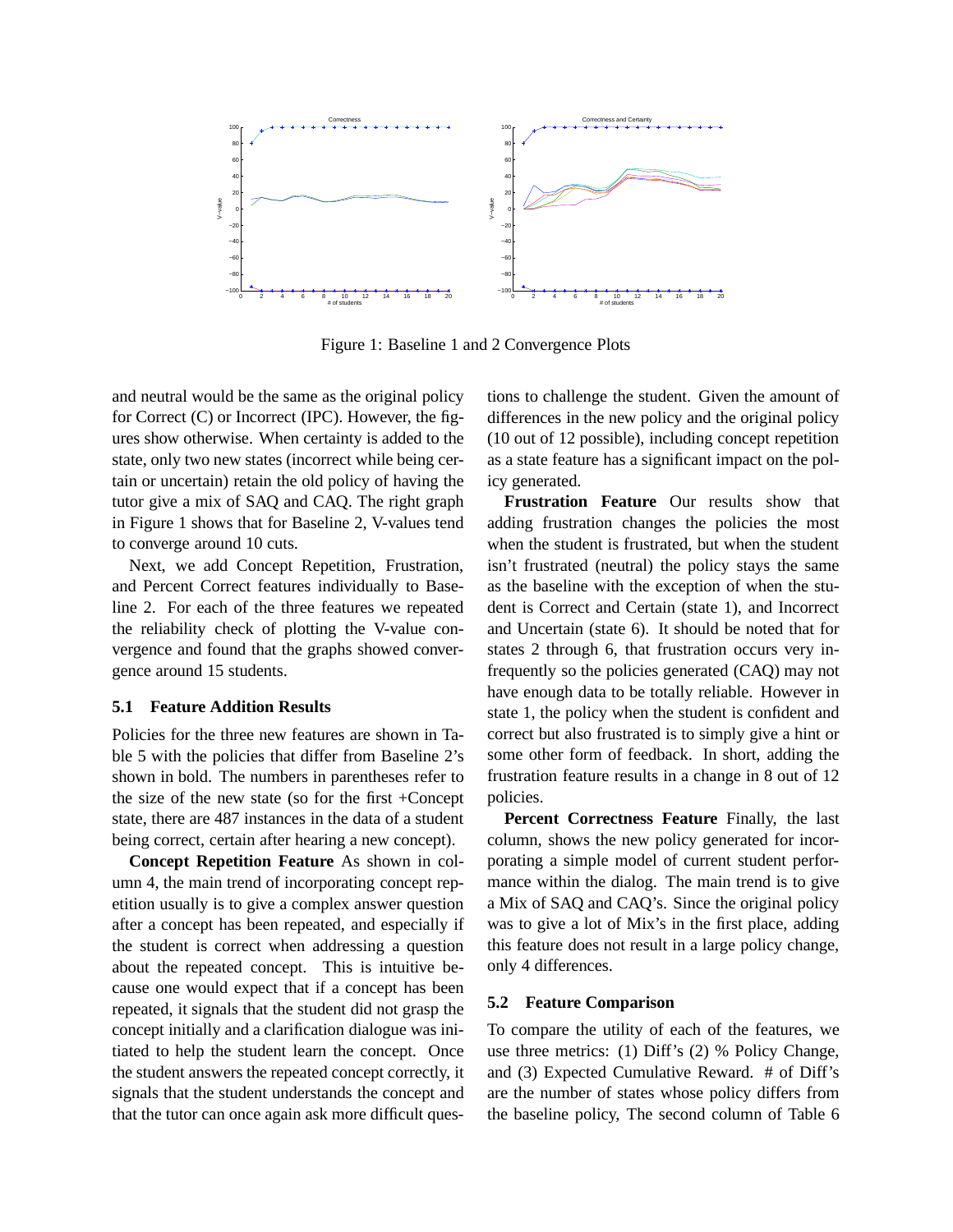| #                           | <b>State</b>     | Baseline 2 | $+$ Concept      | $+$ Frustration | $+$ % Correctness         |
|-----------------------------|------------------|------------|------------------|-----------------|---------------------------|
| л.                          | certain:C        | Mix(663)   | 0: CAO (487)     | N: SAO (558)    | H: Mix(650)               |
|                             |                  |            | R: CAO(176)      | F: NoO(105)     | L: Mix(13)                |
| $\mathcal{D}_{\mathcal{L}}$ | certain: IPC     | Mix(251)   | $0:$ SAO $(190)$ | N: Mix(215)     | H: Mix(217)               |
|                             |                  |            | R: NoO(61)       | F: CAO (36)     | L: Mix(34)                |
| $\mathcal{R}$               | $neutrals$ : $C$ | SAO (480)  | 0: CAO (328)     | N: SAO (466)    | $H:$ Mix (468)            |
|                             |                  |            | R: CAO(152)      | F: CAO(14)      | $L:$ Mix $(12)$           |
| 4                           | neutral: IPC     | NoO (377)  | 0: NoO(289)      | N: NoO(364)     | H: NoO(320)               |
|                             |                  |            | $R:$ Mix $(88)$  | F: CAO(13)      | $L:$ Mix $(57)$           |
| 5                           | uncertain:C      | Mix(165)   | 0: Mix(127)      | N: Mix(151)     | H: Mix(156)               |
|                             |                  |            | R: CAO(38)       | F: CAO(14)      | L: Mix(9)                 |
| 6                           | uncertain:IPC    | Mix (244)  | $0:$ SAO $(179)$ | N: CAO(209)     | $\overline{H: CAQ}$ (182) |
|                             |                  |            | R: CAO(65)       | F: CAO (35)     | L: Mix $(62)$             |

Table 5: Question Policies

summarizes the amount of Diff's for each new feature compared to Baseline 2. Concept Repetition has the largest number of differences: 10, followed by Frustration, and then Percent Correctness. However, counting the number of differences does not completely describe the effect of the feature on the policy. For example, it is possible that a certain feature may impact the policy for several states that occur infrequently, resulting in a lot of differences but the overall impact may actually be lower than a certain feature that only impacts one state, since that state occurs a majority of the time in the data. So we weight each difference by the number of times that state-action sequence actually occurs in the data and then divide by the total number of state-action sequences. This weighting, % Policy Change (or % P.C.), allows us to more accurately depict the impact of adding the new feature. The third columns shows the weighted figures of % Policy Change. As an additional confirmation of the ranking, we use Expected Cumulative Reward (E.C.R.). One issue with % Policy Change is that it is possible that frequently occurring states have very low V-values so the expected utility from starting the dialogue could potentially be lower than a state feature with low % Policy Change. E.C.R. is calculated by normalizing the Vvalue of each state by the number of times it occurs as a start state in a dialogue and then summing over all states. The upshot of both metrics is the ranking of the three features remains the same with Concept Repetition effecting the greatest change in what a tutoring system should do; Percent Correctness has the least effect.

We also added a random feature to Baseline 2

| <b>State Feature</b>       | $#$ Diff's | % P.C. | E.C.R |
|----------------------------|------------|--------|-------|
| Concept Repetition         | 10         | 80.2%  | 39.52 |
| Frustration                |            | 66.4%  | 31.30 |
| <b>Percent Correctness</b> |            |        | 28 17 |

Table 6: Question Act Results

| <b>State Feature</b>       | $#$ Diff's | $%$ P.C. $\parallel$ E.C.R |       |
|----------------------------|------------|----------------------------|-------|
| Concept Repetition         |            | 34.6%                      | 43.43 |
| Frustration                |            | 6.0%                       | 25.80 |
| <b>Percent Correctness</b> |            | 10.3%                      | 26.41 |

Table 7: Feedback Act Results

with one of two values (0 and 1) to serve as a baseline for the # of Diff's. In a MDP with a large enough corpus to explore, a random variable would not alter the policy, however with a smaller corpus it is possible for such a variable to alter policies. We found that by testing a random feature 40 times and averaging the diffs from each test, resulted in an average diff of 5.1. This means that Percent Correctness effects a smaller amount of change than this random baseline and thus is fairly useless as a feature to add since the random feature is probably capturing some aspect of the data that is more useful. However, the Concept Repetition and Frustration cause more change in the policies than the random feature baseline so one can view them as fairly useful still.

As a final test, we investigated the utility of each feature by using a different tutor action - whether or not the tutor should give simple feedback (Sim-Feed), or a complex feedback response(ComFeed), or a combination of the two (Mix) (Tetreault and Litman, 2006). The policies and distributions for all features from this previous work are shown in Ta-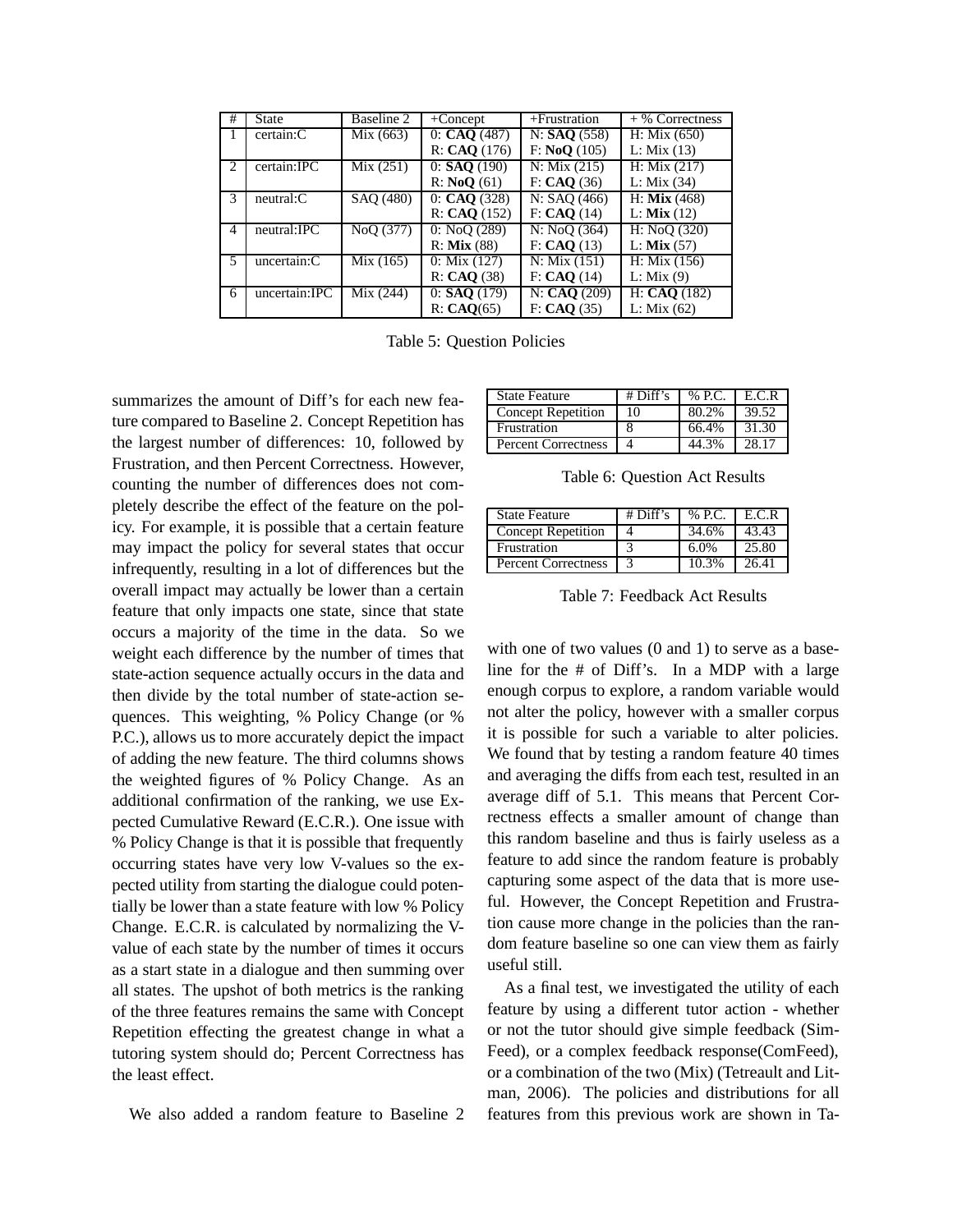| #             | <b>State</b>     | Baseline 2      | $+$ Concept                    | $+$ Frustration     | $+$ % Correctness   |
|---------------|------------------|-----------------|--------------------------------|---------------------|---------------------|
|               | certain:C        | ComFeed $(663)$ | 0: ComFeed (487)               | N: ComFeed (558)    | H: ComFeed (650)    |
|               |                  |                 | R: SimFeed (176)               | F: SimFeed (105)    | L: ComFeed (13)     |
| $\mathcal{D}$ | certain:IPC      | ComFeed (251)   | $0:$ Mix (190)                 | N: ComFeed (215)    | H: ComFeed (217)    |
|               |                  |                 | $R:$ Mix $(61)$                | F: ComFeed (36)     | L: ComFeed (34)     |
| $\mathcal{F}$ | $neutrals$ : $C$ | SimFeed (480)   | $0:$ Mix $(328)$               | N: SimFeed (466)    | H: SimFeed $(468)$  |
|               |                  |                 | R: SimFeed (152)               | F: ComFeed (14)     | $L:$ ComFeed $(12)$ |
| 4             | neutral:IPC      | Mix (377)       | $0: \text{Mix } (289)$         | N: Mix(364)         | H: Mix(320)         |
|               |                  |                 | R: Mix(88)                     | $F:$ ComFeed $(13)$ | $L:$ ComFeed $(57)$ |
| 5             | uncertain:C      | ComFeed $(165)$ | $\overline{0}$ : ComFeed (127) | N: ComFeed (151)    | $H:$ Mix $(156)$    |
|               |                  |                 | R: ComFeed (38)                | F: ComFeed (14)     | L: ComFeed(9)       |
| 6             | uncertain:IPC    | ComFeed (244)   | 0: ComFeed (179)               | N: ComFeed (209)    | H: ComFeed (182)    |
|               |                  |                 | R: ComFeed (65)                | F: ComFeed (35)     | L: ComFeed $(62)$   |

Table 8: Feedback Policies (summarized from (Tetreault and Litman, 2006))

bles 7 and 8. Basically, we wanted to see if the relative rankings of the three features remained the same for a different action set and whether different action sets evoked different changes in policy. The result is that although the amount of policy change is much lower than when using Questions as the tutor action, the relative ordering of the features is still about the same with Concept Repetition still having the greatest impact on the policy. Interestingly, while Frustration and Percent Correctness have lower diffs, % policy changes, and E.C.R. then their question counterparts (which indicates that those features are less important when considering what type of feedback to give, as opposed to what type of question to give), the E.C.R. for concept repetition with feedback is actually higher than the question case.

# **6 Related Work**

RL has been applied to improve dialogue systems in past work but very few approaches have looked at which features are important to include in the dialogue state. Paek and Chickering's (2005) work on testing the Markov Assumption for Dialogue Systems showed how the state space can be learned from data along with the policy. One result is that a state space can be constrained by only using features that are relevant to receiving a reward. Henderson et al.'s (2005) work focused on learning the best policy by using a combination of reinforcement and supervised learning techniques but also addressed state features by using linear function approximation to deal with large state spaces. Singh et al. (1999) and Frampton et al. (2005) both showed the effect of adding one discourse feature to the student

state (dialogue length and user's last dialogue act, respectively) whereas in our work we compare the worth of multiple features. Although Williams et al.'s (2005b) work did not focus on choosing the best state features, they did show that in a noisy environment, Partially-Observable MDP's could be used to build a better model of what state the user is in, over traditional MDP and hand-crafted methods. One major difference between all this related work and ours is that usually the work is focused on how to best deal with ASR errors. Although this is also important in the tutoring domain, our work is novel because it focuses on more semanticallyoriented questions.

# **7 Discussion**

In this paper we showed that incorporating more information into a representation of the student state has an impact on what actions the tutor should take. Specifically, we proposed three metrics to determine the relative weight of the three features. Our empirical results indicate that Concept Repetition and Frustration are the most compelling since adding them to the baseline resulted in major policy changes. Percent Correctness had a negligible effect since it resulted in only minute changes to the baseline policy. In addition, we also showed that the relative ranking of these features generalizes across different action sets.

While these features may appear unique to tutoring systems they also have analogs in other dialogue systems as well. Repeating a concept (whether it be a physics term or travel information) is important because it is an implicit signal that there might be some